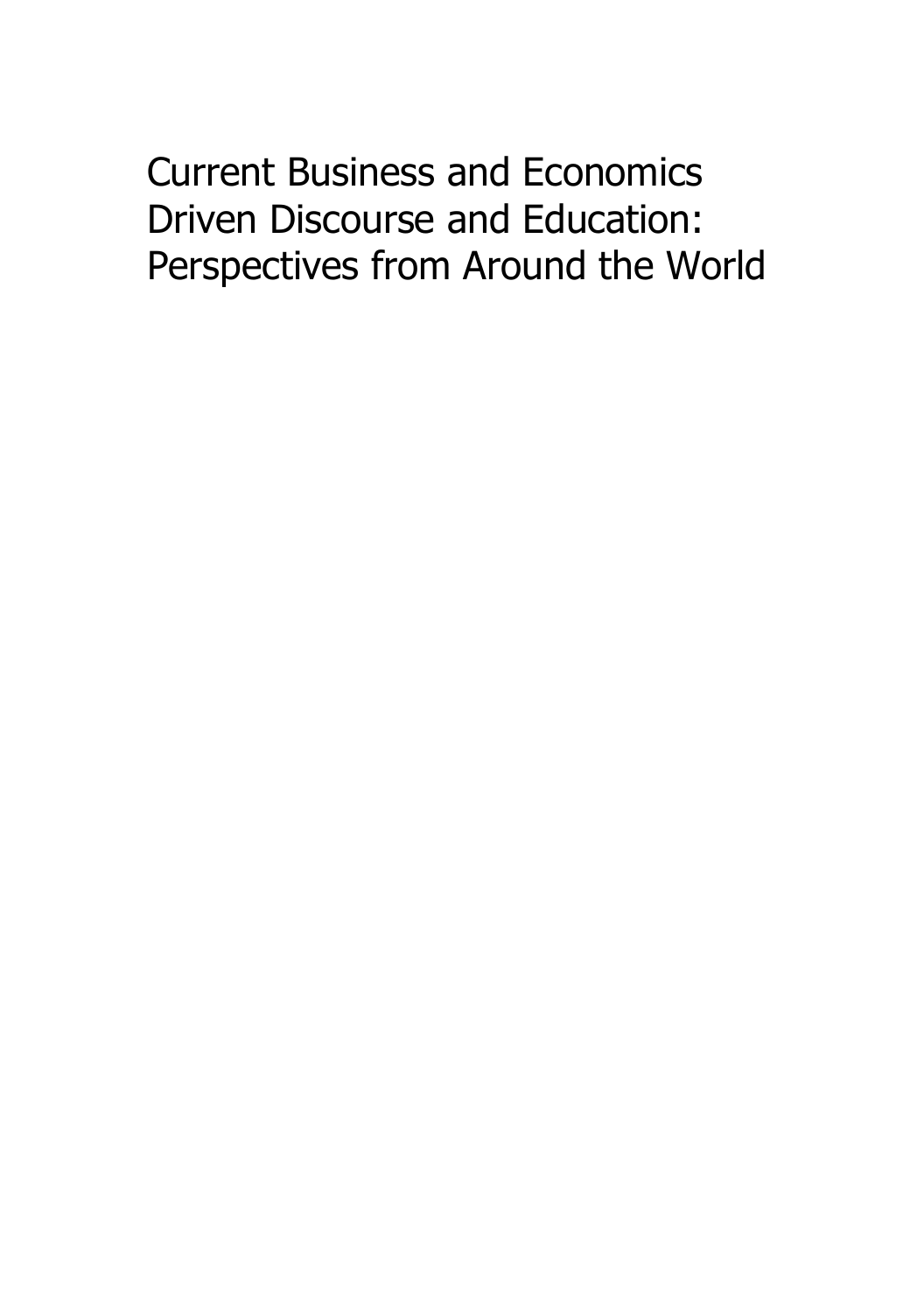All rights reserved.

This edition is protected by the Bulgarian Copyright Law (adopted 1993, amended 1994, 1998, 2000, 2002, 2005, 2006, 2007, 2009, 2011).

No part of this book may be reproduced or utilized in any form or by any means, electronic or mechanical, including photocopying, recording, or by any information storage and retrieval system, without permission in writing from the Bulgarian Comparative Education Society and individual contributors.

### BCES Conference Books:

| Volume 1, 2002: | Comparative Education in Teacher Training                                                                             |
|-----------------|-----------------------------------------------------------------------------------------------------------------------|
| Volume 2, 2003: | Comparative Education in Teacher Training                                                                             |
| Volume 3, 2005: | Comparative Education in Teacher Training                                                                             |
| Volume 4, 2006: | Comparative Education and Teacher Training                                                                            |
| Volume 5, 2007: | Comparative Education, Teacher Training and New Education Agenda                                                      |
| Volume 6, 2008: | Comparative Education, Teacher Training, Education Policy and Social<br>Inclusion                                     |
| Volume 7, 2009: | Comparative Education, Teacher Training, Education Policy, Social<br>Inclusion and Child Psychology                   |
| Volume 8, 2010: | Comparative Education, Teacher Training, Education Policy, School<br>Leadership and Social Inclusion                  |
| Volume 9, 2011: | Comparative Education, Teacher Training, Education Policy, Social<br>Inclusion, History of Education                  |
|                 | Volume 10, 2012: International Perspectives on Education                                                              |
|                 | Volume 11, 2013: Education in One World: Perspectives from Different Nations                                          |
|                 | Volume 12, 2014: Education's Role in Preparing Globally Competent Citizens                                            |
|                 | Volume 13, 2015: Quality, Social Justice and Accountability in Education Worldwide                                    |
|                 | Volume 14, 2016: Education Provision to Every One: Comparing Perspectives from Around<br>the World                    |
|                 | Volume 15, 2017: Current Business and Economics Driven Discourse and Education:<br>Perspectives from Around the World |

BCES Conference Books are indexed in EBSCO, ERIC, and DOAJ (Directory of Open Access Journals).

#### © 2017 Bulgarian Comparative Education Society (BCES)

© 2017 Nikolay Popov, Charl Wolhuter, Jana Kalin, Gillian Hilton, James Ogunleye, Ewelina Niemczyk, Oksana Chigisheva

ISSN 1314-4693 (print) ISSN 2534-8426 (online) ISBN 978-619-7326-00-0 (print) ISBN 978-619-7326-01-7 (online)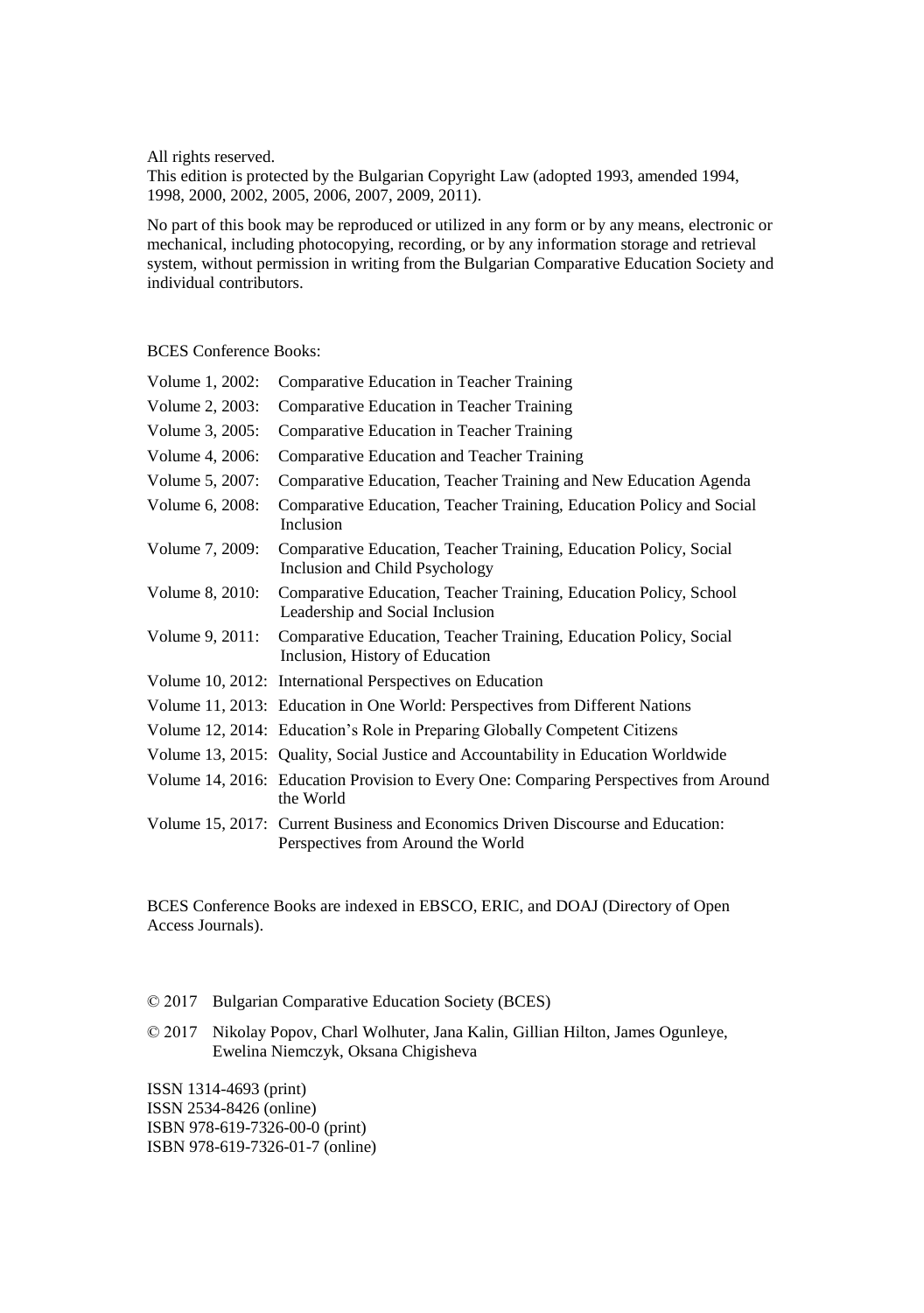## Current Business and Economics Driven Discourse and Education: Perspectives from Around the World

### BCES Conference Books

Volume 15

**FDITORS** 

Nikolay Popov, Editor-in-Chief Charl Wolhuter, Editor of Part 1 Jana Kalin, Editor of Part 2 Gillian Hilton, Editor of Part 3 James Ogunleye, Editor of Parts 4 & 5 Ewelina Niemczyk, Editor of Part 6 Oksana Chigisheva, Editor of Parts 7 & 8

Bulgarian Comparative Education Society